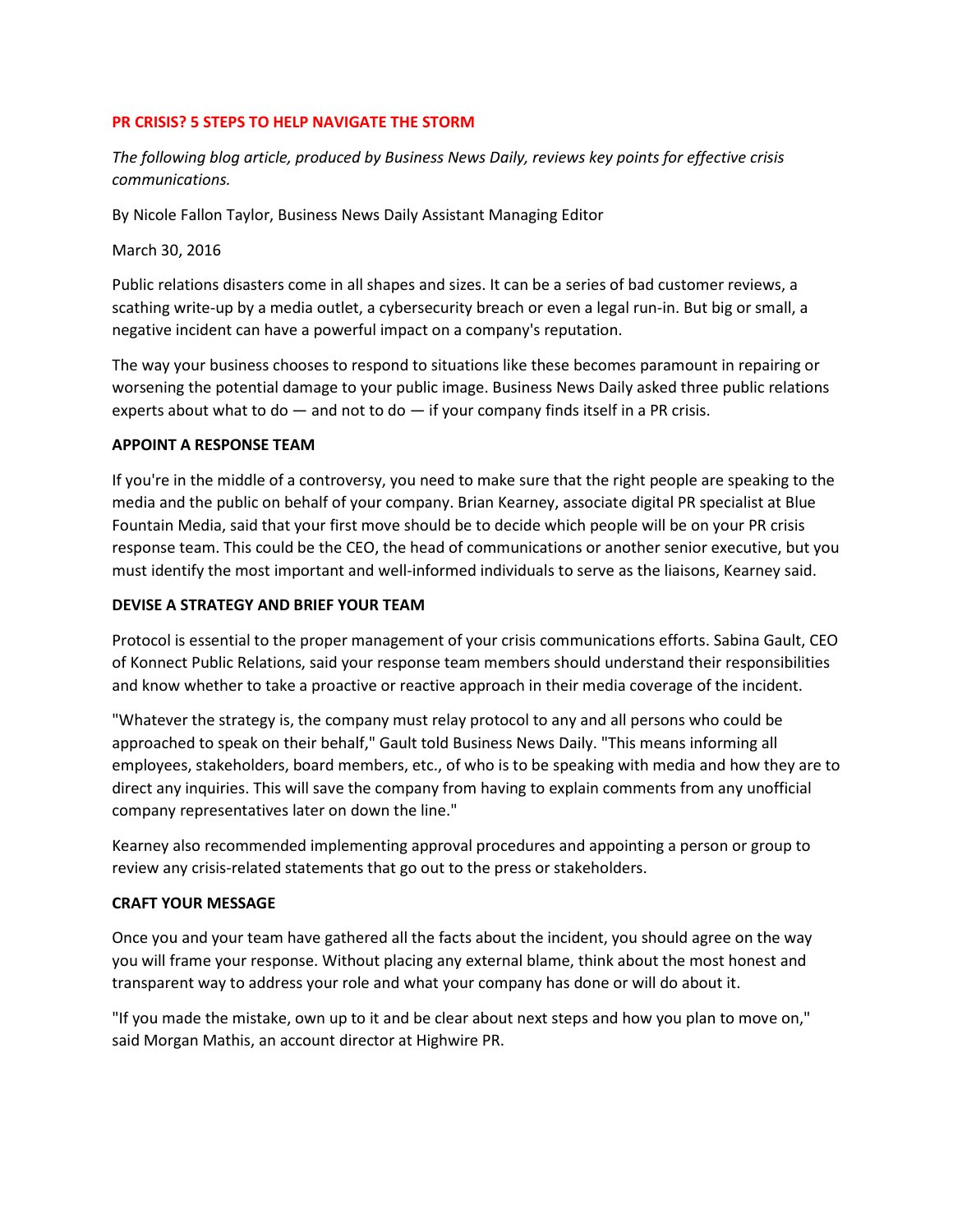"Note the scope of the emergency, what was done to prevent it, how it is being remedied and what is being done to ensure it does not happen again," Gault added.

# **IDENTIFY AND ADDRESS THE AFFECTED PARTIES**

Getting your message to the right people is almost as important as the message itself. Determine who needs to be informed of the situation — employees, shareholders, business partners, customers, the media, etc. — and which communication channels are the most appropriate to deliver the news, Kearney said.

Gault noted that the audience will depend on the context of the situation, but regardless of who's receiving your message, you should make sure it is sent out in a timely manner.

Media outlets are quick to pick up stories once they break, so Kearney advised your company to draft press releases and statements, and have them ready to go before any reporters approach you.

# **MONITOR THE SITUATION**

Your job doesn't end when the press release goes out. For a short time after the incident, you will need to keep an eye on inbound and outbound communications about the situation to address any follow-up questions or concerns. Mathis and Gault emphasized the importance of keeping in tune with community reactions and reaching out where appropriate.

"It's necessary to exercise extreme caution and care when dealing with customers and partners," Mathis said.

# **WHAT NOT TO DO**

When you're creating and executing your media-response strategy, our expert sources warned against any of the following tactics.

**Lashing out.** Even if the opposing party has said something completely false about your company, it is never a good idea to respond in a negative way or blame the complainant for the situation, Mathis said.

"It's important to make sure you have the full scope of the situation before you make any big decisions about your communication strategy," she said. "You need to think strategically and put any emotions on the back burner."

Kearney agreed, adding that aggression, defensiveness and bullying the public or the media will only make matters worse for you.

**Offering "no comment."** Spokespeople often fall back on this phrase when confronted with a difficult or controversial media question. It is certainly a step above lying or making something up just to give an answer (which our sources agreed is never the right choice). But it's easy to see how "no comment" can be misconstrued as trying to cover up or avoid an issue. Ultimately, Kearney said, this classic PR response does more harm than good.

"You need to be ready for any PR crisis that comes your way, at any time," he said.